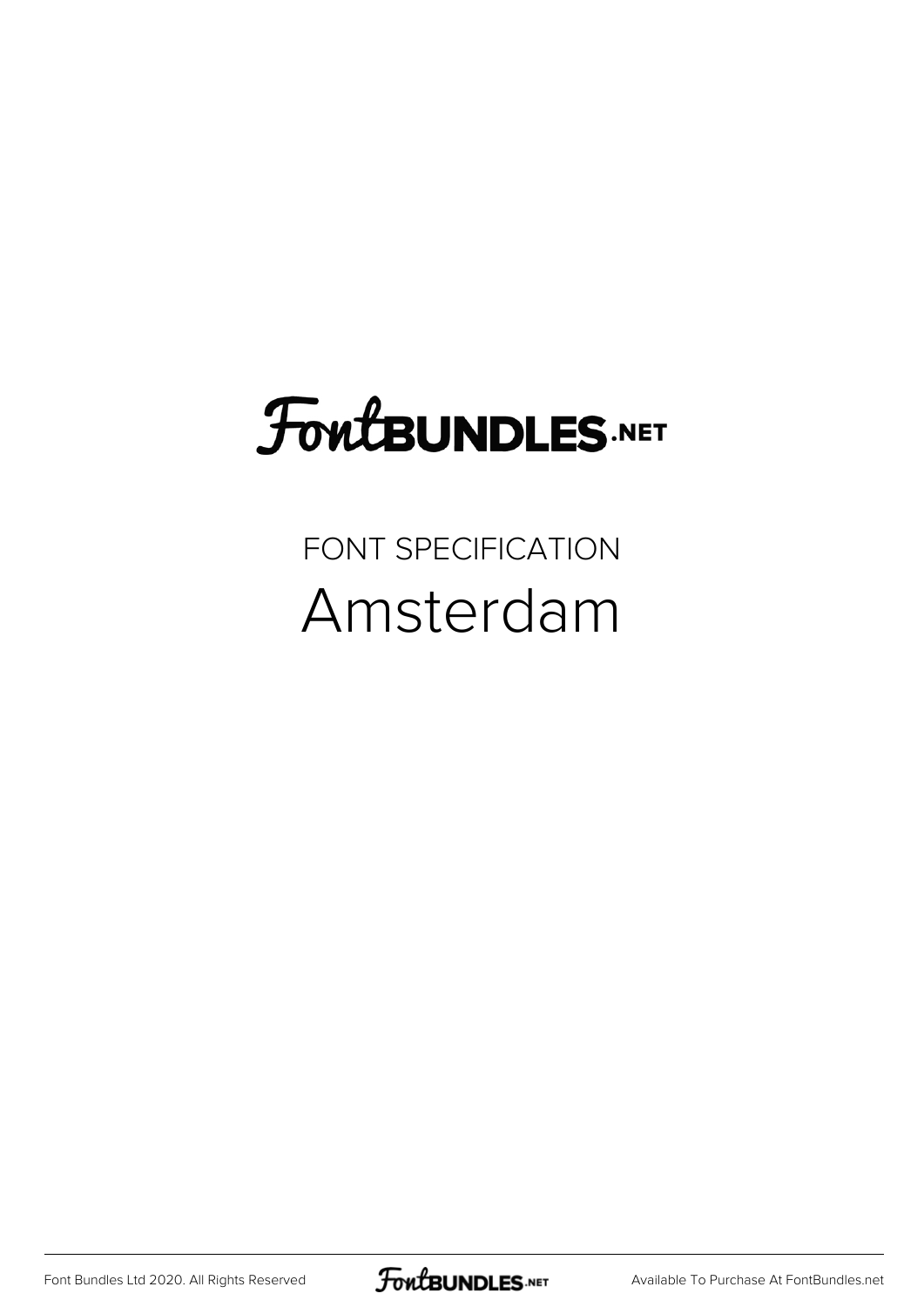## Amsterdam - Regular

Uppercase Characters

 $\frac{1}{\sqrt{2}}$ IJKLININOP  $\rightarrow$  177//  $\alpha$  )  $\gamma$ 

Lowercase Characters

abcdefyhijklmnopgrytwvwy2

Numbers

0123456789

Punctuation and Symbols

 $"$  #  $\oint$   $\int$   $\int$   $\int$   $\int$   $($   $)$ , - . : ; < = > ? [ \ ] ^ \_ { | } ¨ « ´ ¸ »

All Other Glyphs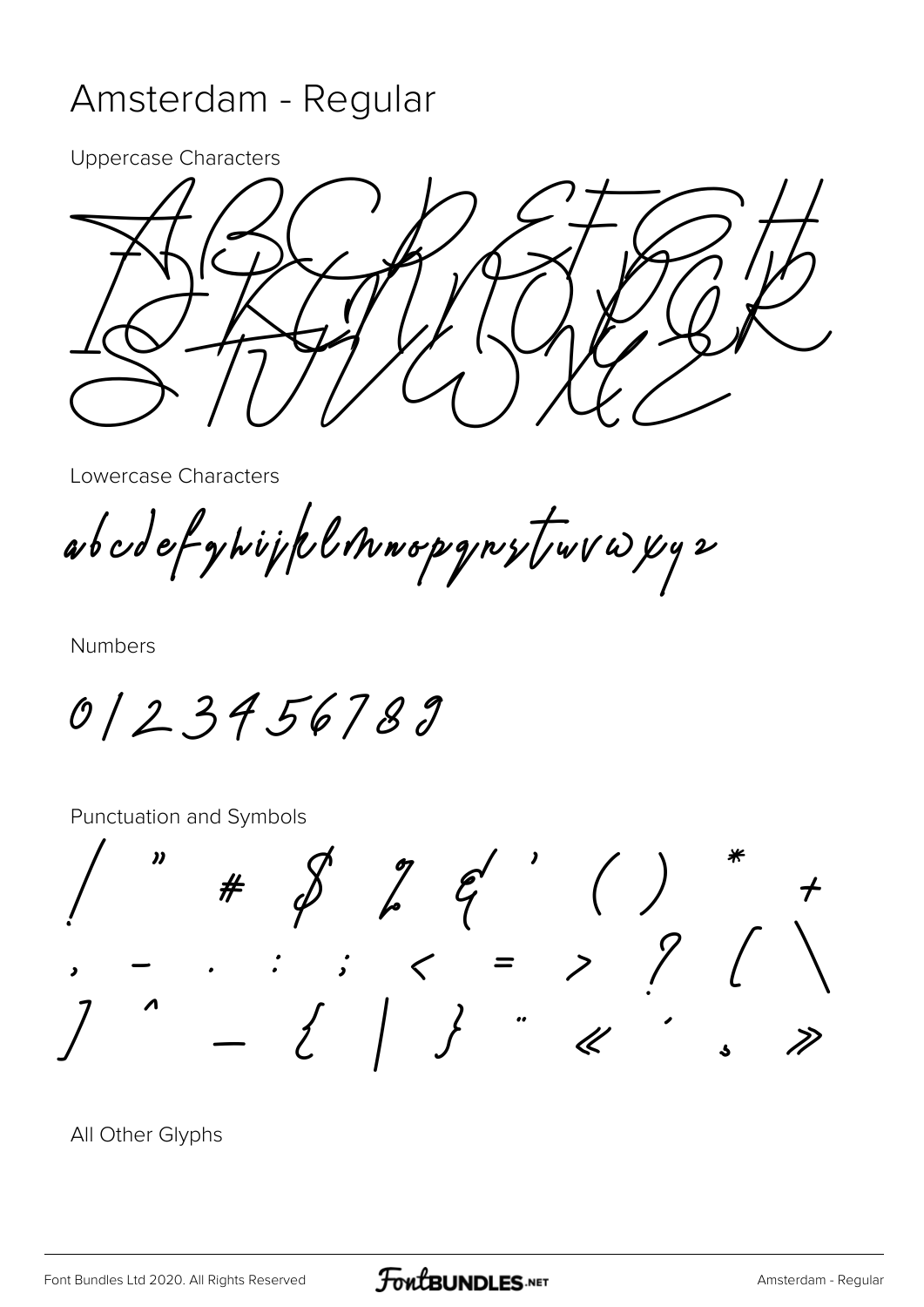XXXXXXXXX EEËTTDIN  $\bigcirc$   $\bigcirc$   $\bigcirc$   $\bigcirc$   $\bigcirc$   $\bigcirc$   $\bigcirc$   $\bigcirc$   $\bigcirc$   $\bigcirc$  $7$  )  $\frac{7}{4}$  à á â ã ä ä å ae  $\vec{n}$   $\dot{\sigma}$   $\dot{\sigma}$   $\vec{\sigma}$   $\ddot{\sigma}$   $\dot{\sigma}$   $\dot{\sigma}$   $\dot{\sigma}$   $\dot{\sigma}$   $\dot{\omega}$  $\begin{array}{ccccc}\n\begin{array}{ccc}\n\dot{w} & \hat{w} & \hat{y} & \hat{y} & \hat{w} & \hat{y} & \hat{y}\n\end{array}\n\end{array}$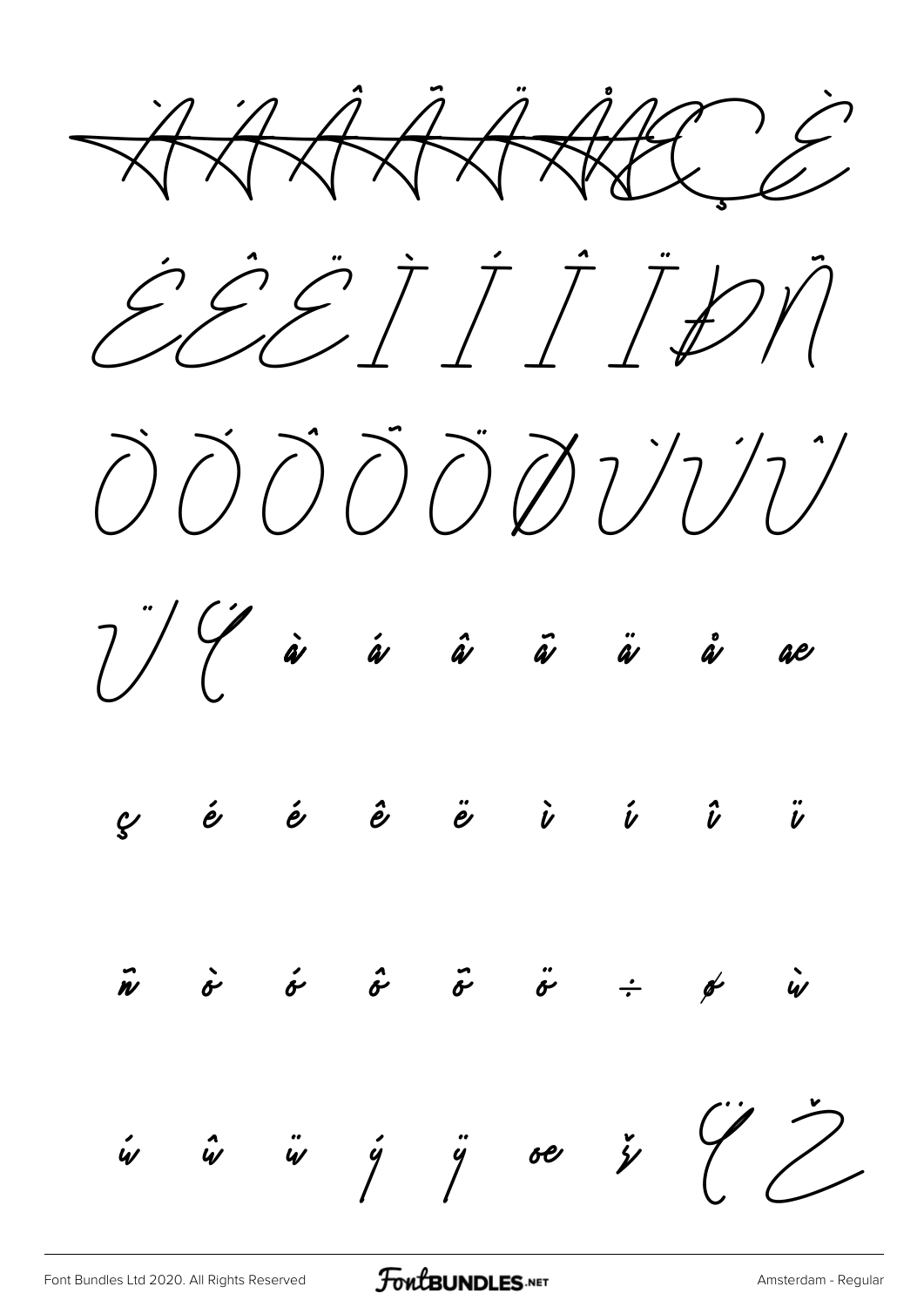$\sum_{i=1}^{n}$ " . / aar cc eer df iir yyr att the they if what that fts ing gy or the ed off left the all florangemic Anstendan Siditfinue be to update a b C  $d$  e f g h i  $j$   $k$   $l$ the manuscript of  $\beta$  of  $\beta$   $\beta$   $\gamma$   $\tau$   $\omega$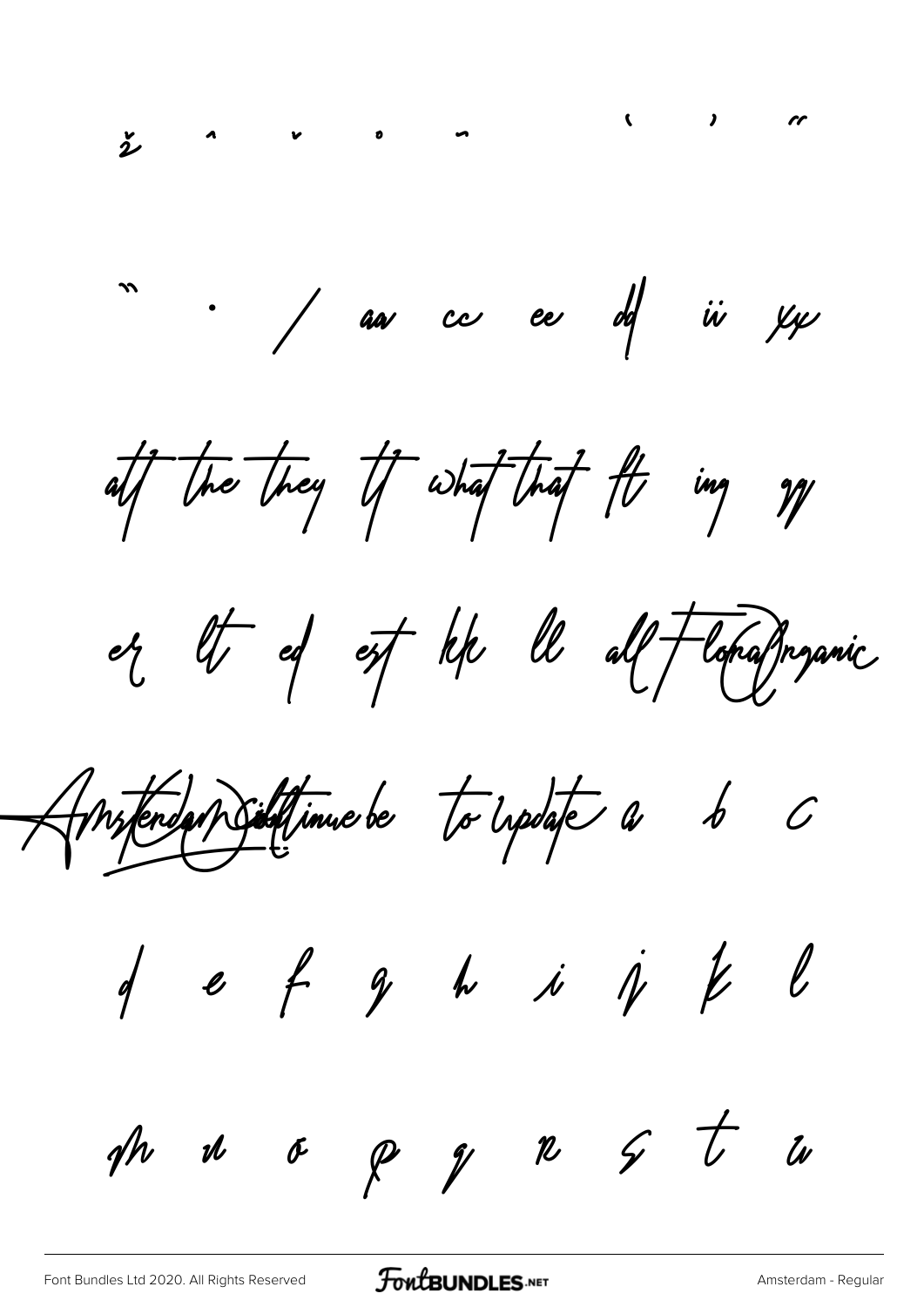$\frac{1}{\sqrt{2}}$  to  $\frac{1}{\sqrt{2}}$  and  $\frac{1}{\sqrt{2}}$  $ETGH1JKCh$ NODRESTUV  $W^{2}2 = 7$  $\alpha$  b  $\alpha$  d  $\beta$  for  $\beta$ L in j K L M n a p  $2c+1\sim\sqrt{\omega x}y$